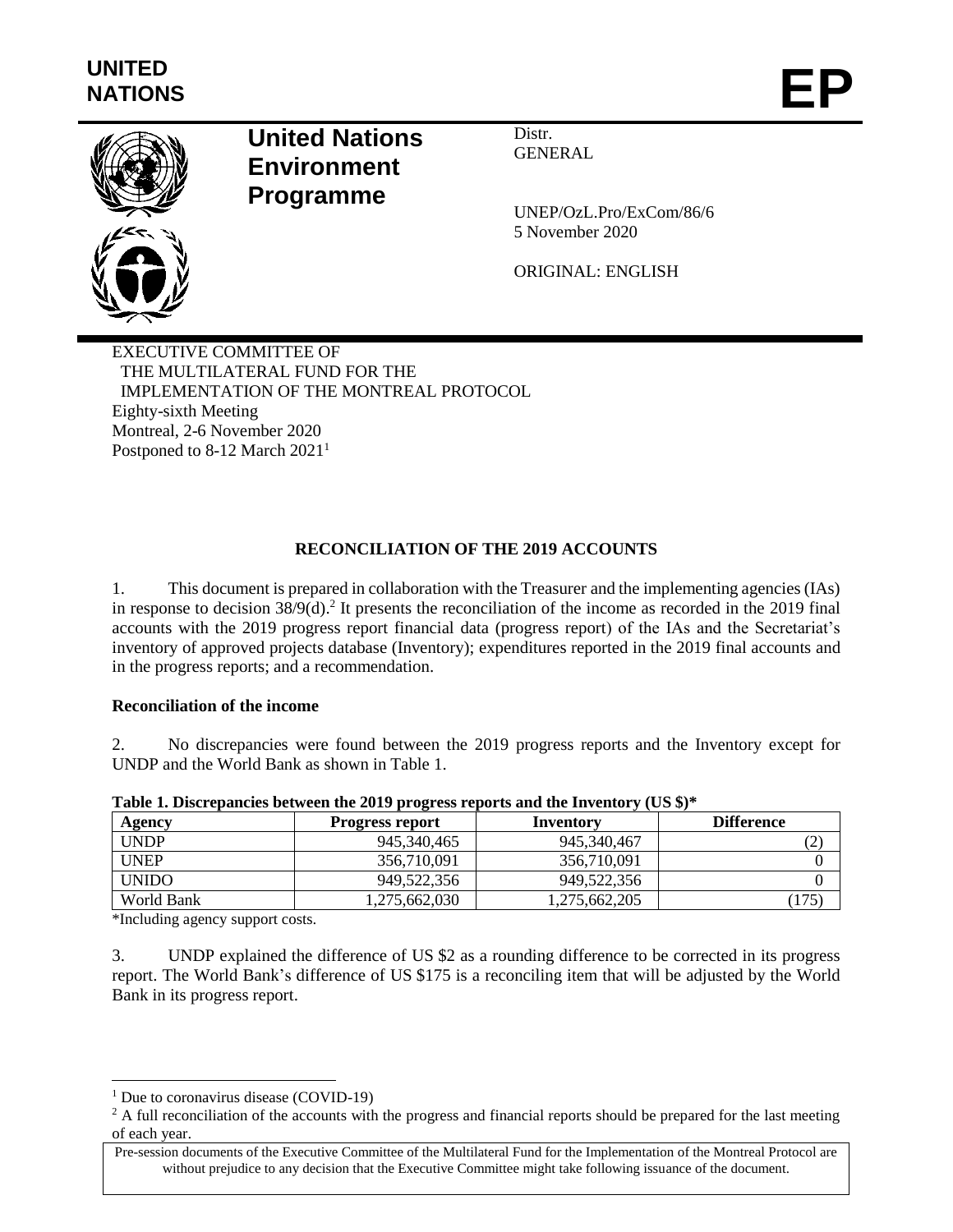### UNEP/OzL.Pro/ExCom/86/6

Net approvals and income in the 2019 final accounts and the progress reports

4. Differences in income between the 2019 final accounts and the progress reports are shown in Table 2.

| There is Direct chees in income securem the 2012 minimum counts and the progress reports (OS $\psi$ ) |                         |                     |              |  |  |  |  |
|-------------------------------------------------------------------------------------------------------|-------------------------|---------------------|--------------|--|--|--|--|
| Agency                                                                                                | <b>Progress report*</b> | 2019 final accounts | Difference** |  |  |  |  |
| <b>UNDP</b>                                                                                           | 945.340.465             | 952,422,161         | (7,081,696)  |  |  |  |  |
| <b>UNEP</b>                                                                                           | 356.710.091             | 363,443,997         | (6,733,906)  |  |  |  |  |
| <b>UNIDO</b>                                                                                          | 949.522.356             | 955.892.312         | (6,369,956)  |  |  |  |  |
| World Bank                                                                                            | 1,275,662,030           | 1,295,721,928       | (20,059,898) |  |  |  |  |

# **Table 2. Differences in income between the 2019 final accounts and the progress reports (US \$)**

(\*) Including agency support costs.

(\*\*) A positive number means more income, while a negative number means less income reported in the IAs' accounts.

5. The explanations provided by the IAs for the differences in income between the 2019 final accounts and the progress reports, and actions to be taken are shown in Table 3.

#### **Table 3. Rationale for differences in income between the 2019 final accounts and the progress reports (US \$)**

| Row            | <b>Explanation</b>                                        | <b>UNDP</b>    | <b>UNEP</b> | <b>UNIDO</b> | <b>World Bank</b> |
|----------------|-----------------------------------------------------------|----------------|-------------|--------------|-------------------|
| $\mathbf{1}$   | Difference between final accounts and                     | (7,081,696)    | (6,733,906) | (6,369,956)  | (20,059,898)      |
|                | progress reports                                          |                |             |              |                   |
|                |                                                           |                |             |              |                   |
| $\sqrt{2}$     | Additional voluntary contributions included               | (6,477,434)    | (8,935,570) | (8,655,693)  |                   |
|                | in final accounts but not in progress report              |                |             |              |                   |
|                | (no action needed)                                        |                |             |              |                   |
| 3              | Final interest earned in 2019 (Treasurer to               | (1,302,751)    | (450,092)   |              |                   |
|                | offset against 86 <sup>th</sup> meeting approvals)        |                |             |              |                   |
| $\overline{4}$ | Cumulative interest for China's HCFC                      | 698,486        |             |              |                   |
|                | phase-out management plan not included in                 |                |             |              |                   |
|                | the accounts and held by China (amount                    |                |             |              |                   |
|                | already offset from approvals, therefore, no              |                |             |              |                   |
|                | action needed)                                            |                |             |              |                   |
| $\sqrt{5}$     | Rounding difference (no action needed)                    | $\mathfrak{Z}$ |             |              |                   |
| $\overline{6}$ | Prior years' interest income (Treasurer to                |                | (1,094,455) |              |                   |
|                | offset against 86 <sup>th</sup> meeting approvals)        |                |             |              |                   |
| $\overline{7}$ | Other income due to exchange rate gain                    |                | (41)        |              |                   |
|                | (Treasurer to offset against 86 <sup>th</sup> meeting     |                |             |              |                   |
|                | approvals)                                                |                |             |              |                   |
| 8              | Funding approved in 2019 but recorded in                  |                | 3,746,251   |              |                   |
|                | 2020 (no action needed)                                   |                |             |              |                   |
| 9              | 2020 core unit funding reflected in 2019                  |                |             | 2,098,458    |                   |
|                | accounts as deferred income (UNIDO to                     |                |             |              |                   |
|                | adjust in its 2020 accounts)                              |                |             |              |                   |
| 10             | Income adjustments recorded in different                  |                |             | 174,682      |                   |
|                | years (UNIDO to adjust its 2020 accounts)                 |                |             |              |                   |
| 11             | Investment income for the 4 <sup>th</sup> quarter of 2018 |                |             |              | (1,930,263)       |
|                | and in 2019 not yet deducted from approvals               |                |             |              |                   |
|                | (Treasurer to offset against 86 <sup>th</sup> meeting     |                |             |              |                   |
|                | approvals)                                                |                |             |              |                   |
| 12             | Funds from project PHI/SEV/80/TAS/01                      |                |             |              | (1,060,319)       |
|                | returned in 2019 but not reflected in 2019                |                |             |              |                   |
|                | accounts (World Bank to adjust in its 2020                |                |             |              |                   |
|                | accounts)                                                 |                |             |              |                   |
| 13             | Funds returned from the 83rd and 84 <sup>th</sup>         |                |             |              | (4,436,475)       |
|                | meetings not yet deducted from approvals                  |                |             |              |                   |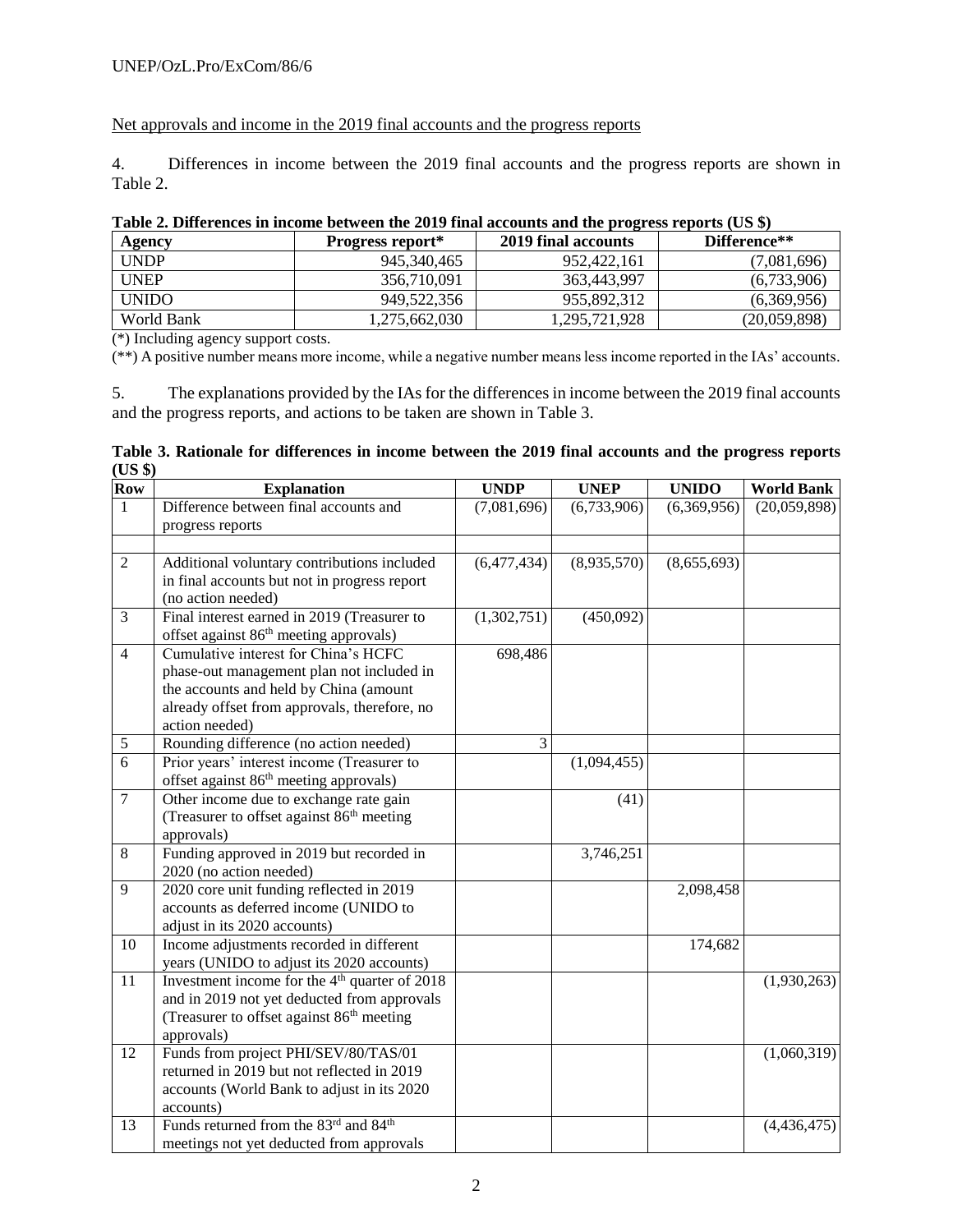| Row | <b>Explanation</b>                                     | <b>UNDP</b> | <b>UNEP</b>  | <b>UNIDO</b> | <b>World Bank</b> |
|-----|--------------------------------------------------------|-------------|--------------|--------------|-------------------|
|     | (Treasurer to offset against 86 <sup>th</sup> meeting) |             |              |              |                   |
|     | approvals)                                             |             |              |              |                   |
| 14  | Standing reconciling item of Japan bilateral           |             |              |              | (342, 350)        |
|     | contribution (THA/PHA/68/TAS/158)*                     |             |              |              |                   |
| 15  | Standing reconciling item of Sweden                    |             |              |              | (225,985)         |
|     | bilateral contribution                                 |             |              |              |                   |
|     | (THA/HAL/29/TAS/120)*                                  |             |              |              |                   |
| 16  | Standing reconciling item of the United                |             |              |              | (5,375,000)       |
|     | States of America bilateral contribution               |             |              |              |                   |
|     | (CPR/PRO/44/INV/425)*                                  |             |              |              |                   |
| 17  | Standing reconciling item of the United                |             |              |              | (5,375,000)       |
|     | States of America bilateral contribution               |             |              |              |                   |
|     | (CPR/PRO/47/INV/439)*                                  |             |              |              |                   |
| 18  | Standing reconciling item of Thailand chiller          |             |              |              | (1,198,946)       |
|     | project (THA/REF/26/INV/104)*                          |             |              |              |                   |
| 19  | Total (rows 2 to 18)                                   | (7,081,696) | (6,733,906)  | (6,382,553)  | (20, 175, 458)    |
|     |                                                        |             |              |              |                   |
| 20  | <b>Difference</b>                                      | 0           | $\mathbf{0}$ | 12,597       | 115,560           |
|     |                                                        |             |              |              |                   |

\* To be closed on completion of the World Bank's Montreal Protocol's activities.

6. Based on the explanations provided, UNIDO's difference of US \$12,597 and the World Bank's difference of US\$115,560 are outstanding reconciling items.

#### **Expenditures reported in the 2019 final accounts and in the progress reports**

7. Table 4 shows the differences between the cumulative expenditures reported to the Treasurer in the 2019 final accounts and the funds disbursed and committed as reported in the progress reports for the period 1991 to 2019.

|                    | Table 4. Differences in cumulative expenditures between the progress reports and the 2019 final |  |  |  |  |
|--------------------|-------------------------------------------------------------------------------------------------|--|--|--|--|
| $accounts$ (US \$) |                                                                                                 |  |  |  |  |

|               |                        | Progress report*          | <b>Cumulative</b>       |                                                   |               |
|---------------|------------------------|---------------------------|-------------------------|---------------------------------------------------|---------------|
| <b>Agency</b> | <b>Funds disbursed</b> | <b>Funds</b><br>committed | <b>Total cumulative</b> | expenditures for<br><b>2019 final</b><br>accounts |               |
| [1]           | (2)                    | (3)                       | $(4)=(2)+(3)$           | (5)                                               | $(6)=(4)-(5)$ |
| <b>UNDP</b>   | 875,568,317            | 2,806,050                 | 878, 374, 367           | 880,148,749                                       | (1,774,382)   |
| <b>UNEP</b>   | 309,918,854            | 19,864,845                | 329,783,699             | 314,407,373                                       | 15,376,326    |
| <b>UNIDO</b>  | 841,438,790            | 52,655,545                | 894,094,335             | 837,599,049                                       | 56,495,286    |
| World Bank    | ,249,225,926           | 26, 275, 155              | 1,275,501,081           | 1,250,892,519                                     | 24,608,562    |

(\*) Including agency support costs.

(\*\*) A positive number means more expenditure and a negative number means less expenditure indicated in the progress report than in the accounts.

8. The explanation for the differences provided by relevant IAs and actions to be taken are shown in Table 5.

**Table 5. Rationale for differences in expenditures between the progress reports and the 2019 final accounts (US \$)**

| <b>Row</b> | <b>Explanation</b>                                            | UNDP        | <b>UNEP</b> | <b>UNIDO</b> | <b>World Bank</b> |
|------------|---------------------------------------------------------------|-------------|-------------|--------------|-------------------|
|            | Difference between progress<br>report and 2019 final accounts | (1,774,382) | 15.376.326  | 56.495.286   | 24,608,562        |
|            |                                                               |             |             |              |                   |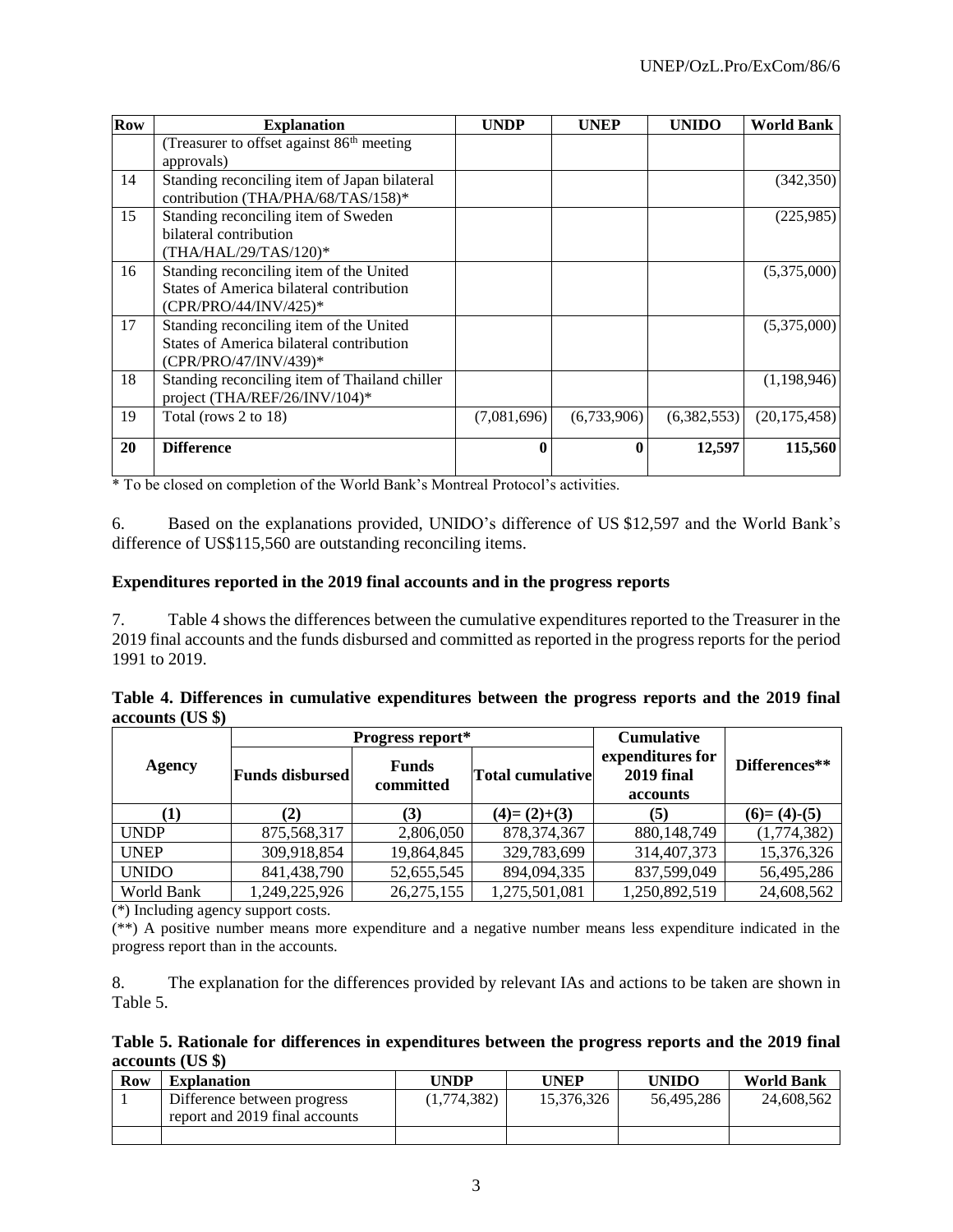| <b>Row</b>     | <b>Explanation</b>                                                       | <b>UNDP</b> | <b>UNEP</b>   | <b>UNIDO</b> | <b>World Bank</b> |
|----------------|--------------------------------------------------------------------------|-------------|---------------|--------------|-------------------|
| $\overline{2}$ | Additional voluntary contributions                                       | (5,276,439) | (7, 392, 961) | (3,380,668)  |                   |
|                | expenditure included in final                                            |             |               |              |                   |
|                | accounts but not in progress report                                      |             |               |              |                   |
|                | (no action needed)                                                       |             |               |              |                   |
| 3              | Commitments included in                                                  | 2,806,050   | 22,653,073    | 49,167,697   | 26,275,155        |
|                | progress report but not in financial                                     |             |               |              |                   |
|                | statement, as only expenses are                                          |             |               |              |                   |
|                | included in the International                                            |             |               |              |                   |
|                | <b>Public Sector Accounting</b>                                          |             |               |              |                   |
|                | Standards (IPSAS) financial                                              |             |               |              |                   |
|                | statement (no action needed)                                             |             |               |              |                   |
| $\overline{4}$ | Cumulative interest income held                                          | 596,633     |               |              |                   |
|                | by China included in UNDP                                                |             |               |              |                   |
|                | progress report and not in UNDP                                          |             |               |              |                   |
|                | accounts (no action needed)                                              |             |               |              |                   |
| 5              | Savings on prior biennium                                                | 68,300      |               |              |                   |
|                | obligations. Standing reconciling<br>item of reduction of expenditure in |             |               |              |                   |
|                | financial statement not associated                                       |             |               |              |                   |
|                | with any specific projects.                                              |             |               |              |                   |
|                | Increases the fund balance due to                                        |             |               |              |                   |
|                | the Fund (can only be returned                                           |             |               |              |                   |
|                | when the Trust Fund is closed)                                           |             |               |              |                   |
| 6              | Standing reconciling item of                                             | 29,054      |               |              |                   |
|                | reduction of expenditure in                                              |             |               |              |                   |
|                | financial statement not associated                                       |             |               |              |                   |
|                | with any specific projects.                                              |             |               |              |                   |
|                | Increases the fund balance due to                                        |             |               |              |                   |
|                | the Fund (can only be returned                                           |             |               |              |                   |
|                | when the Trust Fund is closed)                                           |             |               |              |                   |
| $\overline{7}$ | Expenditure incurred in 2019 and                                         |             | 116,335       |              |                   |
|                | reflected in progress report but                                         |             |               |              |                   |
|                | recorded in Umoja in 2020 (no                                            |             |               |              |                   |
|                | action needed)                                                           |             |               |              |                   |
| 8              | Difference between projected and                                         |             | (120)         |              |                   |
|                | actual agency support costs (no                                          |             |               |              |                   |
|                | action needed)                                                           |             |               |              |                   |
| 9.             | Undepreciated assets included in                                         |             |               | 10,193,234   |                   |
|                | progress report but not in financial                                     |             |               |              |                   |
|                | statement, as only expenses are<br>included in IPSAS financial           |             |               |              |                   |
|                | statement (no action needed)                                             |             |               |              |                   |
| 10             | Unrealized fixed-exchange                                                | 2,020       |               | 576,638      |                   |
|                | gain/loss on assets and liabilities                                      |             |               |              |                   |
|                | recorded in 2019 accounts and                                            |             |               |              |                   |
|                | reversed in 2019 or 2020? (no                                            |             |               |              |                   |
|                | action needed)                                                           |             |               |              |                   |
| 11             | Disbursement to special accounts                                         |             |               |              | (1,666,593)       |
|                | (no action needed)                                                       |             |               |              |                   |
| 12             | Total (rows 2 to 11)                                                     | (1,774,382) | 15,376,326    | 56,556,901   | 24,608,562        |
| 13             | <b>Difference</b>                                                        | $\bf{0}$    | $\bf{0}$      | (61, 615)    | $\bf{0}$          |

9. Based on the explanations provided in Table 5, UNIDO's difference of US \$61,615 remains an outstanding reconciling item.

# **Recommendation**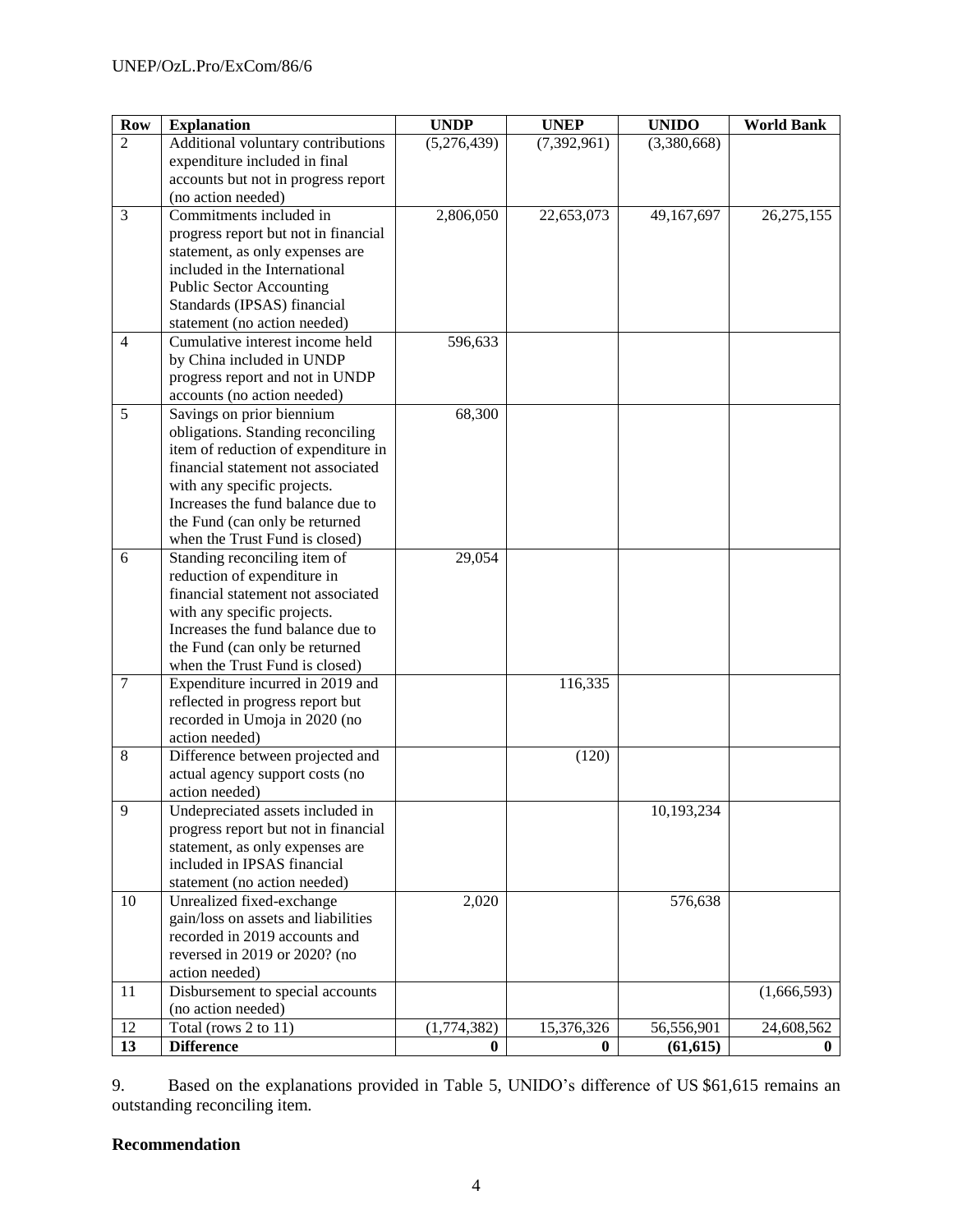- 10. The Executive Committee may wish:
	- (a) To note the reconciliation of the 2019 accounts contained in document UNEP/OzL.Pro/ExCom/86/6;
	- (b) To request the Treasurer to deduct from future transfers:
		- (i) To UNDP, US \$1,302,751, on account of income from interest reported in its 2019 final accounts that had yet to be offset against new approvals;
		- (ii) To UNEP, US \$450,092, on account of income from interest earned in 2019; US \$1,094,455, on account of income from interest earned in prior years; and US \$41, on account of income from exchange rate gain, all reported in its 2019 final accounts that had yet to be offset against new approvals;
		- (iii) To the World Bank, US \$1,930,263 on account of income from investment earned in the fourth quarter of 2018 and in 2019; and US \$4,436,475 on account of funds returned from the 83<sup>rd</sup> and 84<sup>th</sup> meetings, both reported in its 2019 final accounts that had yet to be offset against new approvals;
	- (c) To request UNIDO to make adjustments in its 2020 accounts of US \$174,682, representing income adjustments that had been recorded in different years; and US \$2,098,458 in income that had been recorded in 2019;
	- (d) To request the World Bank to make adjustments of US \$1,060,319 in its 2020 progress report, representing funds returned in relation to a project (PHI/SEV/80/TAS/01);
	- (e) To note that the following 2019 outstanding reconciling items would be updated prior to the 88<sup>th</sup> meeting by relevant implementing agencies:
		- (i) Differences of US \$12,597 in income, and US \$61,615 in expenditures between the progress report and the final accounts of UNIDO;
		- (ii) Difference of US \$115,560, in income between the progress report and the final accounts of the World Bank;
	- (f) To note the standing reconciling items as follows:
		- (i) For UNDP, for unspecified projects, in the amounts of US \$68,300 and US \$29,054;
		- (ii) For the World Bank, for the following projects implementing with other bilateral agencies where applicable:
			- a. Bilateral cooperation of the Government of Japan (THA/PHA/68/TAS/158), in the amount of US \$342,350;
			- b. Bilateral cooperation of the Government of Sweden (THA/HAL/29/TAS/120), in the amount of US \$225,985;
			- c. Bilateral cooperation of the Government of the United States of America (CPR/PRO/44/INV/425), in the amount of US \$5,375,000;
			- d. Bilateral cooperation of the Government of the United States of America